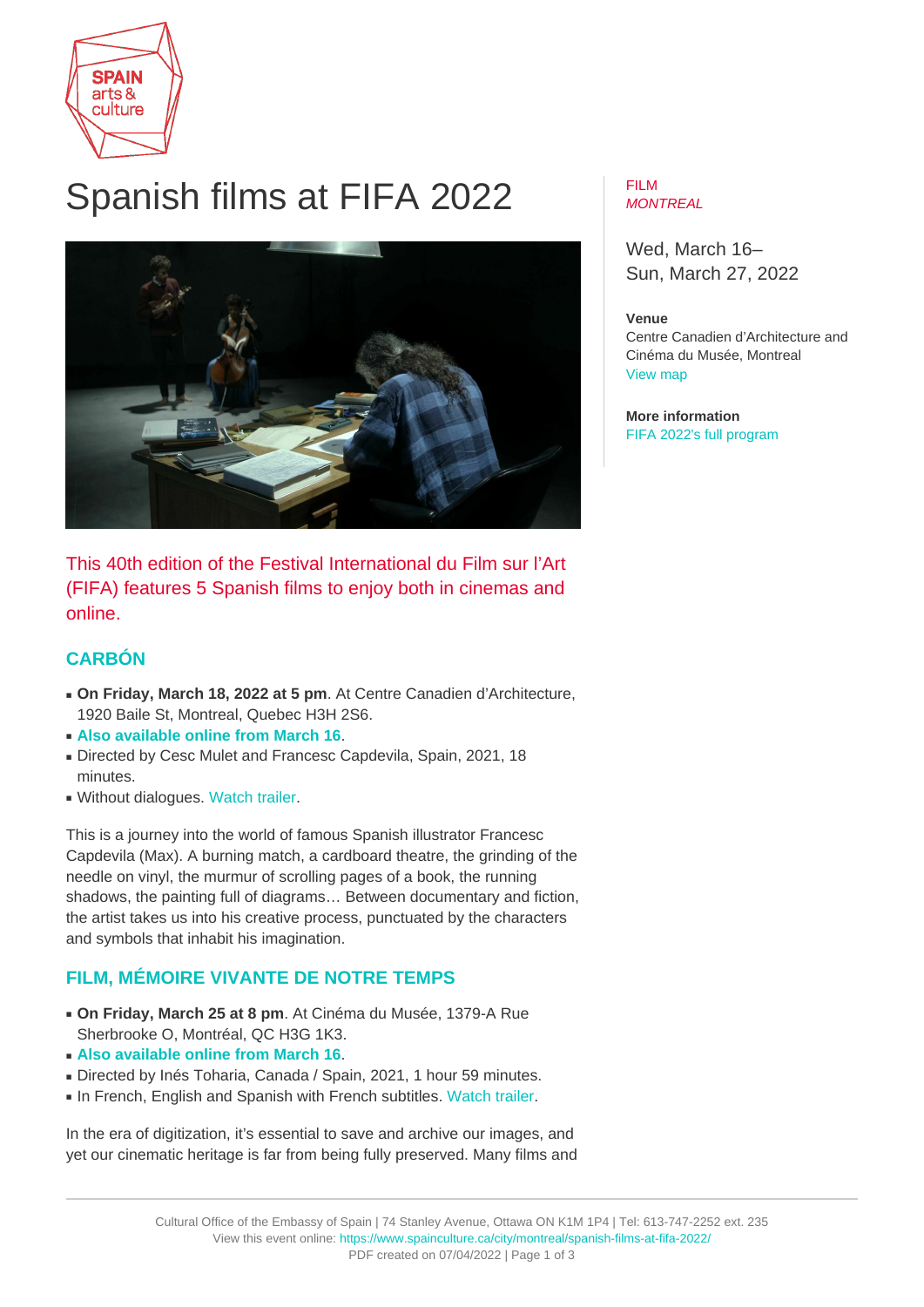

much film history are already lost forever. Yet thanks to the oftenoverlooked work of archivists, curators, technicians, and filmmakers around the world, we are still able to see films that are over 125 years old. This documentary pays tribute to the work, skill, and know-how of these artisans who find pieces to restore and preserve. If any of these films, old or recent, can transform even one life, then these artisans will have fulfilled their mission.

## **[MIES ON SCENE. BARCELONA EN DOS ACTOS](https://lefifa.com/en/catalog/mies-on-scene-barcelona-en-dos-actos)**

- **On Sunday, March 27 at 8 pm**. At Centre Canadien d'Architecture, 1920 Baile St, Montreal, Quebec H3H 2S6.
- **[Also available online from March 16](https://lefifa.com/en/catalog/mies-on-scene-barcelona-en-dos-actos)**.
- Directed by Pep Martín and Xavi Camprecios, Spain, 2018, 58 minutes.
- In English, German, Spanish and Catalan with English subtitles. [Watch](https://vimeo.com/679399793) [trailer.](https://vimeo.com/679399793)

The Barcelona Pavilion, the masterpiece with which Mies van der Rohe and Lilly Reich staged their revolutionary ideas in 1929, changed the History of architecture forever. It only existed for eight months but paradoxically its image was always alive in the minds of generations of architects around the world, becoming one of his greatest influences. The Pavilion is still surrounded by myths and mysteries that this documentary addresses, framing the building into a portrait in two acts of the Barcelona that made possible its construction in 1929 and its reconstruction in 1986. We immerse ourselves in a reflection on the transformative capacity of art, the emotional perception of space and the concept of masterpiece.

## **[PICAPEDRERS](https://lefifa.com/en/catalog/picapedrers)**

- **On Sunday, March 27 at 8 pm**. At Centre Canadien d'Architecture, 1920 Baile St, Montreal, Quebec H3H 2S6.
- **[Also available online from March 16](https://lefifa.com/en/catalog/picapedrers)**.
- Directed by Kike Barberà, Oscar Blasco and Sergi Carulla, Spain, 2019, 21 minutes.
- In Catalan with English subtitles. [Watch trailer.](https://vimeo.com/679395634)

During the development of the project for the rehabilitation of an old town, the architects Oscar Blasco and Sergi Carulla found in Castellfollit de la Roca (Catalonia) the last active basalt quarry in Spain. The documentary Picapedrers is a journey through these stone landscapes and the people who inhabit it. But deep down, it talks about the origin of the materials that build our cities.

### **[THE PHOTOGRAPHER AND HIS SHADOW](https://lefifa.com/en/catalog/the-photographer-and-his-shadow-a-portrait-of-gagik-harutyunyan)**

- **[Watch online from March 16](https://lefifa.com/en/catalog/film-memoire-vivante-de-notre-temps)**.
- Directed by Pablo García Conde, Spain / Armenia, 35 minutes.
- In Spanish and Armenian with English subtitles. [Watch trailer](https://vimeo.com/679398908).